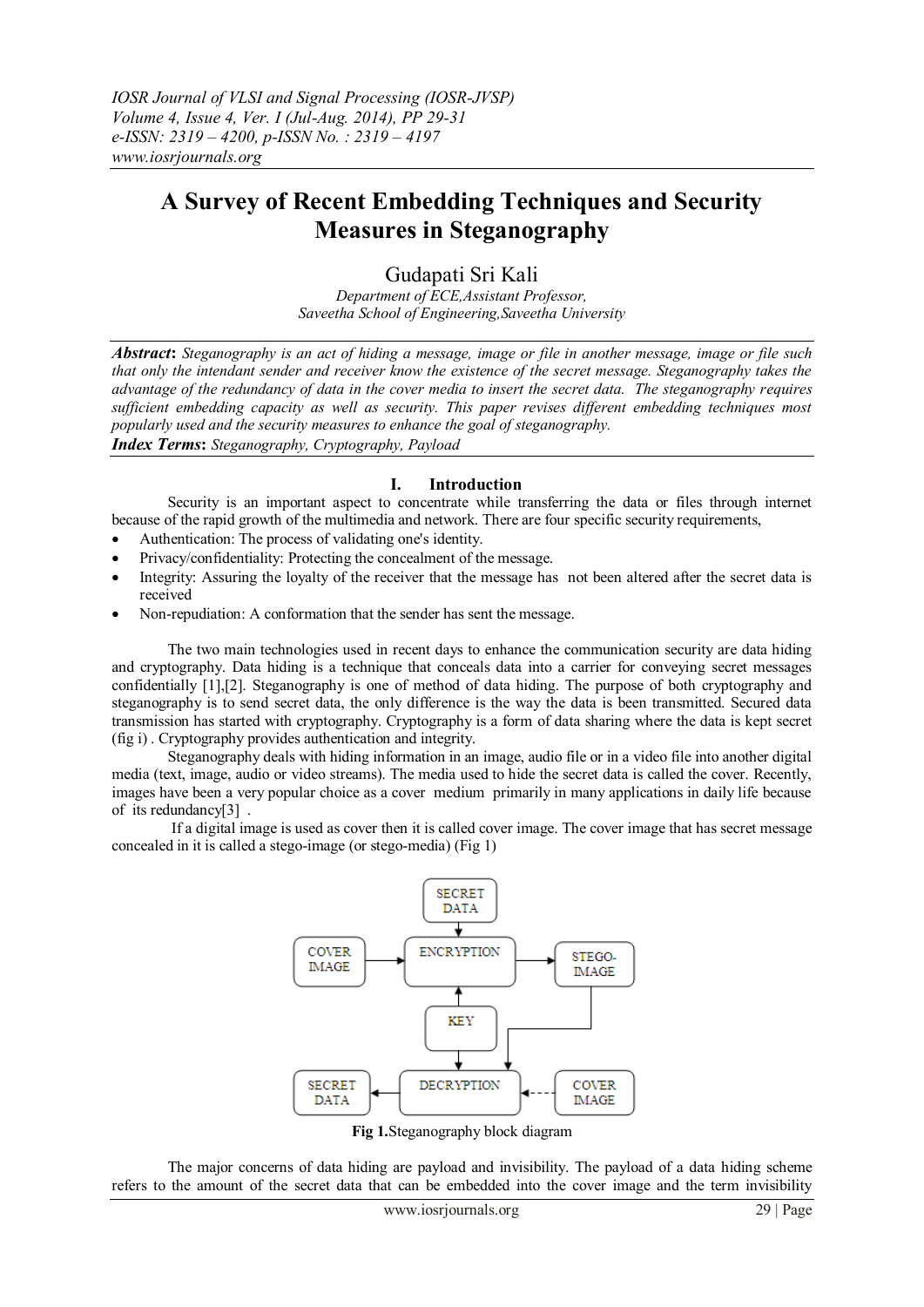indicates how covert the fact is to illegal users when the cover image has been manipulated and turned to be a stego-image. In order to maintain the imperceptibility, the data hiding techniques usually alters the most insignificant bits of the cover image. It attempts to establish covert communication between intendment recipients and prevent malicious intruders or attackers from discovering the existence of the hidden message in the stegoimage.

#### **II. Embedding Techniques**

The least significant bit (LSB) substitution method proposed by is a famous data hiding technique. This method is easy to implement and also costs less. Thereby it has become one of the popular methods for embedding technique. However, LSB embedding method is prone to steganalysis, as the pixels are modified according to their values. The pixels with even values are incremented by one else they remain unmodified and the pixels with odd values are decremented by one else they remain unmodified.

The LSB method uses a single bit for embedding purpose. Usually the right most bit is used for embedding the data. The data-hiding methods which employs two pixels as an embedding unit for hiding a message digit SB in a B-ary notational system is termed as pixel pair matching (PPM). The OPAP scheme proposed by Chi-Kwon Chan and L.M Cheng [4,5], was developed scheme modifies the embedded bits in order to improve the overall visibility of the stego image. This scheme is an improvement over the LSB based algorithm

In exploiting modification direction (EMD) method proposed by X.Zhang and S.Wang et al. [6] in 2006 , only a single pixel is changed in a pixel pair one gray-scale unit at a maximum and a message digit can be embedded in a 5-ary notational system. Therefore, the payload is  $(1/2)$ log25=1.161 bpp. LSB matching and EMD increases the image quality with the same payload. These two methods are not suitable for applications requiring high payload since the maximum payloads of LSB matching and EMD are only 1 and 1.161 bpp, respectively.

The embedding method of LSB matching and EMD does not increase the payload. In 2009, Chao et al.[7] proposed a diamond encoding (DE) method to increase the payload. Instead of increasing the payload, Wang et al [8] in 2010 proposed a method to increase the image quality of the stego image. Wein Hong et al.[9] in 2012 proposed APPM for increasing the embedding capacity and also the image quality.

### **III. Security Measures**

Steganography finds its applications in essential banking communication, electronic data transfer, electronic health record, police services and military. The main factor that attracts steganography for these applications is security. The steganographic method is secure enough

(i) If the embedding technique is adventitious and the secret data is autonomous from both the cover and the stego object. Detectability is the ability of the attacker to detect the embedding operation with the knowledge of the cover and the stego image.

The equation for detectability is given as

$$
D(Pc||Ps) = \int Pc \log(\frac{Pc}{Ps}) \dots (1)
$$

Where

Pc is the probability distribution of the cover image

Ps is the probability distribution of the stego image.

The stego system is said to be fully secure if  $D=0$ .

(ii) If there are no statistical differences between the cover and the stego-image.The quality between the cover and the stego image is calculated using the peak signal to noise ratio(PSNR). PSNR is given by

$$
PSNR(db) = 10 * \log(\frac{255^{2}}{MSE})
$$
 (2)

The mean square error is given by

$$
MSE = \frac{1}{mn} \sum_{i=0}^{m-1} \sum_{j=0}^{n-1} [I(i,j) - K(i,j)] \quad (3)
$$

Where I is the cover image

K is the stego image

m and n are the number of rows and columns of the image respectively.

(iii) If the relative entropy of the stego image and the cover image is zero. Entropy is the measure of the uncertainty of the random variables.